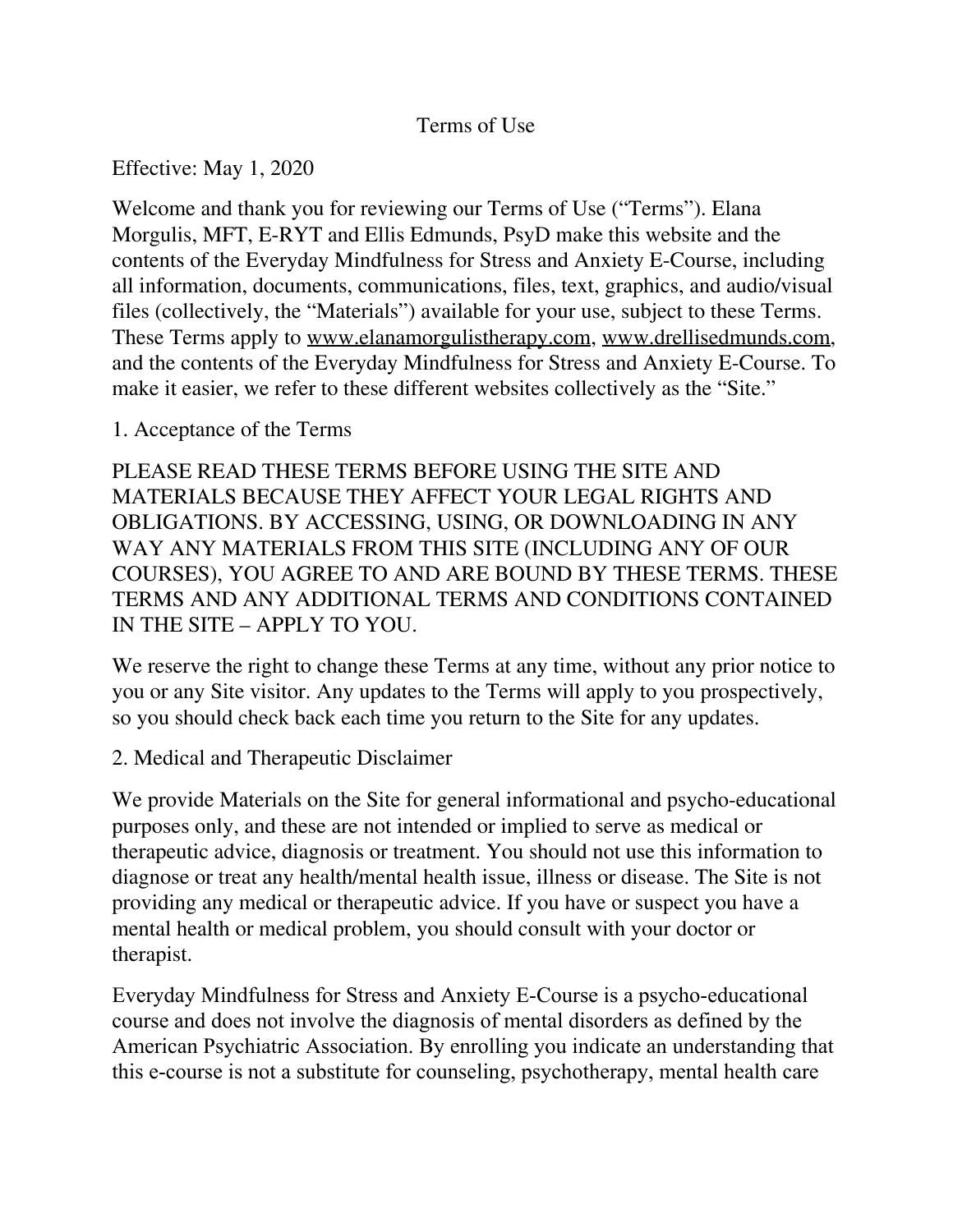or substance abuse treatment and that you will not use it in place of any form of diagnosis or therapy.

Elana Morgulis and Ellis Edmunds neither endorse nor are responsible for the accuracy and reliability of any products, services, events, opinions, advice, or statements made on the Site by anyone other than themselves.

## 3. User Registration and Information Protection

When registering for Materials you must provide your name and email address. This information will be kept confidential. Your email address will be added to Elana Morgulis, MFT, E-RYT and/or Dr. Ellis Edmunds's email list for marketing purposes. You must promptly notify us if any of this information changes. If you fail to provide or update this information, we may terminate your right to use the Site.

## 5. Online Conduct

In using the Site, you agree to (a) keep intact all trademark, copyright and other proprietary notices; (b) make no modifications to the Materials.

You agree to use the Site only for lawful purposes. Unacceptable uses of the Site include without limitation: (i) engaging in any illegal activity or the planning of any illegal activity; (ii) disseminating or transmitting statements or material that, to a reasonable person, may be abusive, obscene, pornographic, defamatory, harassing, grossly offensive, vulgar, threatening or malicious; (iii) creating, disseminating or transmitting files, graphics, software or other material that actually or potentially infringes the copyright, trademark, patent, trade secret, publicity or other intellectual property rights of any person; (iv) creating a false identity or otherwise attempting to mislead any person as to the identity or origin of any communication; (v) exporting, re-exporting or permitting the downloading of any message, software or content in violation of any export or import law, regulation or restriction of the United States and its agencies or authorities, or without all required approvals, licenses or exemptions; (vi) interfering, disrupting or attempting to gain unauthorized access to other accounts on the Site or any other computer network; (vii) disseminating or transmitting viruses, spyware, adware, or any other malicious or invasive code or program; or (viii) engaging in any other activity we deem to be inconsistent with the spirit or intent of this Site.

# 6. Intellectual Property Rights

Site Materials And Non-Commercial Use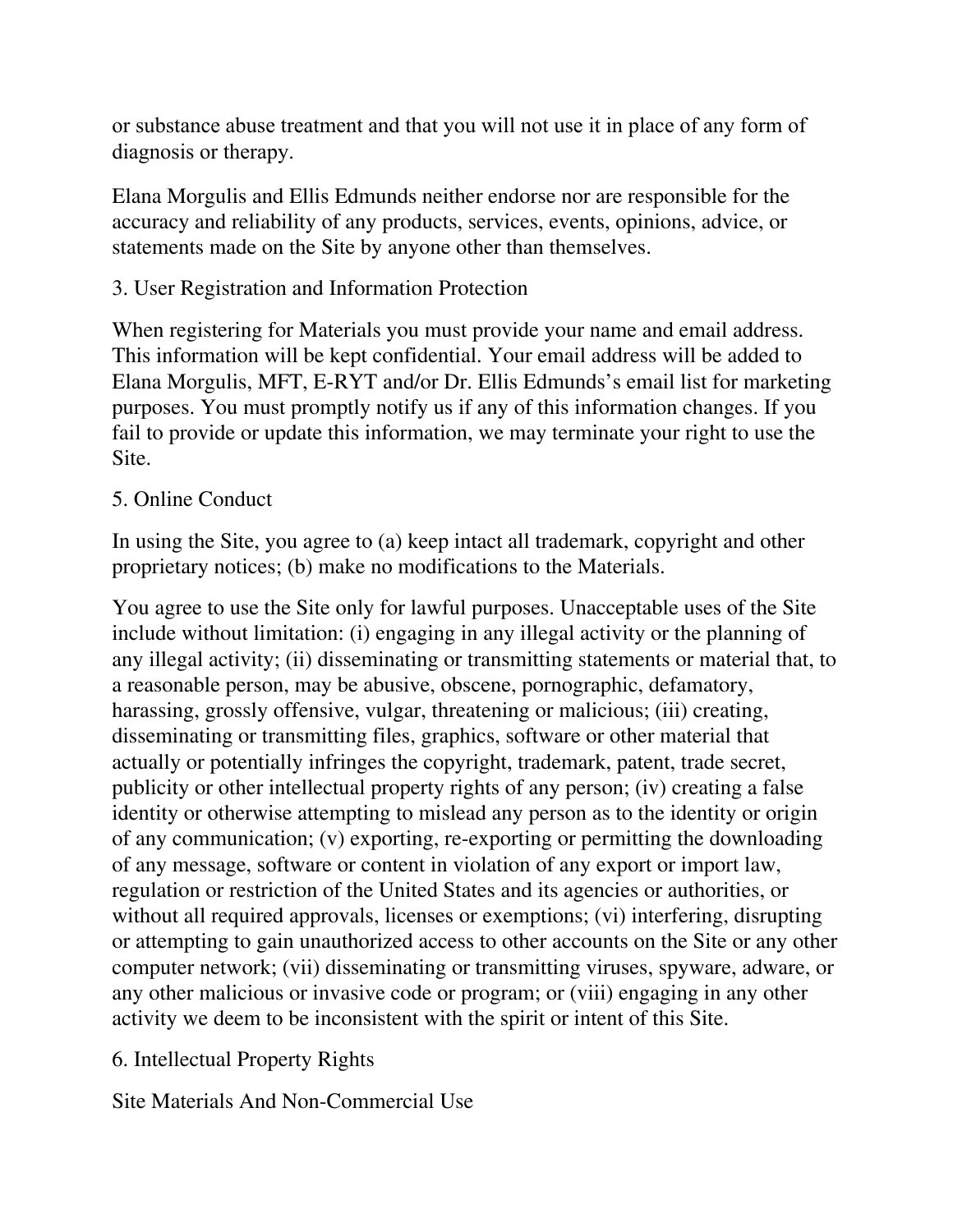We grant you a license to view and use the Materials subject to these Terms. Unless otherwise specified, the Materials on this Site are for your individual personal and non-commercial use. You may not sell or modify the Materials or reproduce, transfer, upload, post, display publicly, or otherwise use the Materials in any way other than as permitted by US copyright law or these Terms. Permission to reprint or electronically reproduce any document, text, audio, video or graphic, in whole or in part, for any other purpose is expressly prohibited without prior written consent from us. So, for example, you are prohibited from uploading any of our Materials to any third party website or platform including social network platforms such as YouTube or Facebook, or to text platforms such as scribed. Likewise, you may not make our Materials available to anyone else via peer-to-peer sharing technology even if the Materials remain on your computer or device.

We or our affiliates own, control or license the Materials available on the Site, and the Materials on the Site are protected from unauthorized use, copying and dissemination by US and international intellectual property laws Any commercial or promotional distribution, publishing or exploitation of the Site, or any content, code, data or Materials on the Site is strictly prohibited, unless we have provided you with our prior written permission.

You may create a plain text hyperlink to the pages of our Site provided that neither you nor the link portrays us or any of our products and services in a false or disparaging manner or suggests sponsorship, affiliation or endorsement by or with us. We may revoke this permission at any time for any reason upon notice to you. You may not "frame," inline link, or similarly display any of our content or property, including, without limitation, the Site. You may not use any of our trademarks as part of the link without our express written permission.

### 8. Third Party Websites

This Site may link you to other sites on the Internet. Any links on this Site to other pages have been provided as a convenience, but we do not control or endorse these linked websites, nor review or approve the content that appears on the linked websites. You acknowledge and agree that we will not be held responsible or liable, directly or indirectly, for any damage or loss caused or alleged to be caused by or in connection with the use of any of the links, content, goods, or services available on or through the linked websites.

### 9. Disclaimer of Warranties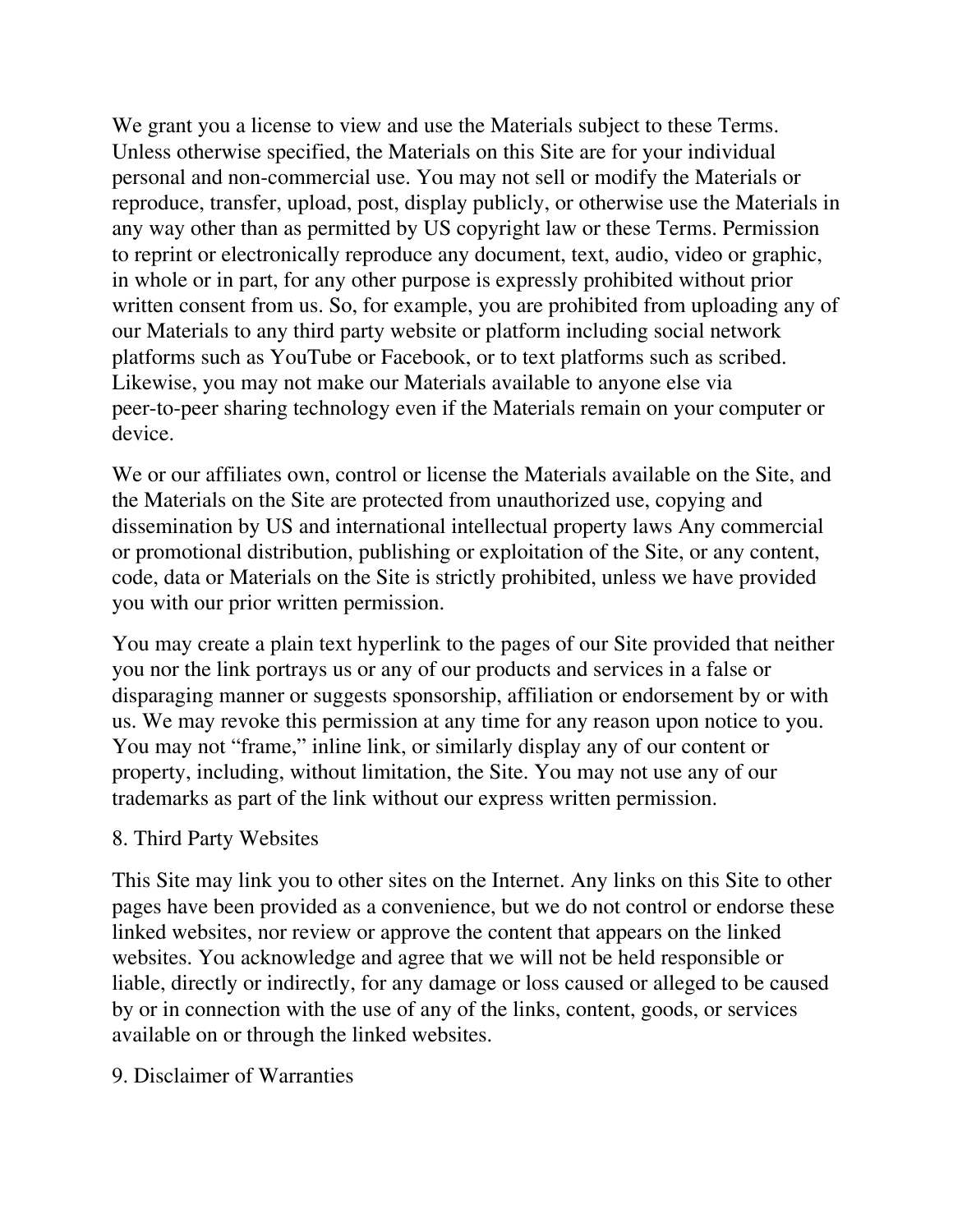WE PROVIDE THE SITE ON AN "AS IS", "AS AVAILABLE" AND "WITH ALL FAULTS" BASIS TO THE FULLEST EXTENT PERMISSIBLE BY LAW. WE, AND OUR CORPORATE PARENT, SUBSIDIARIES, AND AFFILIATES, AND EACH OF THEIR EMPLOYEES, DIRECTORS, OFFICERS, MANAGERS, MEMBERS, SHAREHOLDERS, AGENTS, REPRESENTATIVES, ATTORNEYS, VENDORS, AND CONTRACTORS DO NOT REPRESENT OR WARRANT OR ENDORSE, EXPRESSLY OR IMPLICITLY, THAT THE SITE OR ITS USE: (I) WILL BE UNINTERRUPTED, (II) WILL BE FREE OF DEFECTS, INACCURACIES OR ERRORS, (III) WILL OPERATE IN THE CONFIGURATION OR WITH OTHER HARDWARE OR SOFTWARE YOU USE, (IV) THAT DEFECTS WILL BE CORRECTED, (V) THAT THE SITE OR THE SERVER THAT MAKES THE SITE AVAILABLE WILL BE FREE FROM ANY HARMFUL COMPONENTS, SUCH AS VIRUSES OR OTHER MALWARE, OR (VI) THAT THE INFORMATION ON THE SITE IS ACCURATE, COMPLETE, CORRECT, ADEQUATE, USEFUL, TIMELY, RELIABLE OR OTHERWISE. WE MAKE NO WARRANTIES OTHER THAN THOSE MADE EXPRESSLY IN THESE TERMS, AND HEREBY DISCLAIM ANY AND ALL IMPLIED WARRANTIES, INCLUDING WITHOUT LIMITATION, WARRANTIES OF FITNESS FOR A PARTICULAR PURPOSE AND MERCHANTABILITY.

#### 10. Disclaimer of Liability

Under no circumstances will Elana Morgulis, MFT, E-RYT and/or Dr. Ellis Edmunds be liable to you or to any third party for any consequential, incidental, indirect, punitive or special damages (including damages relating to lost profits, lost data or loss of goodwill) for any loss or damages of any kind that are directly or indirectly related to the Site, its performance, the Materials, User Content; any errors or omission in the Site; any damage to any user's computer, hardware, software, wireless devices, or technology, even if foreseeable or even if we have been advised of or should have known of the possibility of such damages, whether in an action of contract, negligence, strict liability or tort. In no event will any of our sites be liable to you or anyone else for loss, damage or injury. Some jurisdictions do not allow the exclusion or limitation of incidental or consequential damages, so the above limitation or exclusion may not apply. In no event will Elana Morgulis, MFT, E-RYT and/or Dr. Ellis Edmunds total liability to you for all damages, loss, or causes of action, if any, exceed ten United States dollars.

11. Dispute Resolution/Mediation/No Class Relief: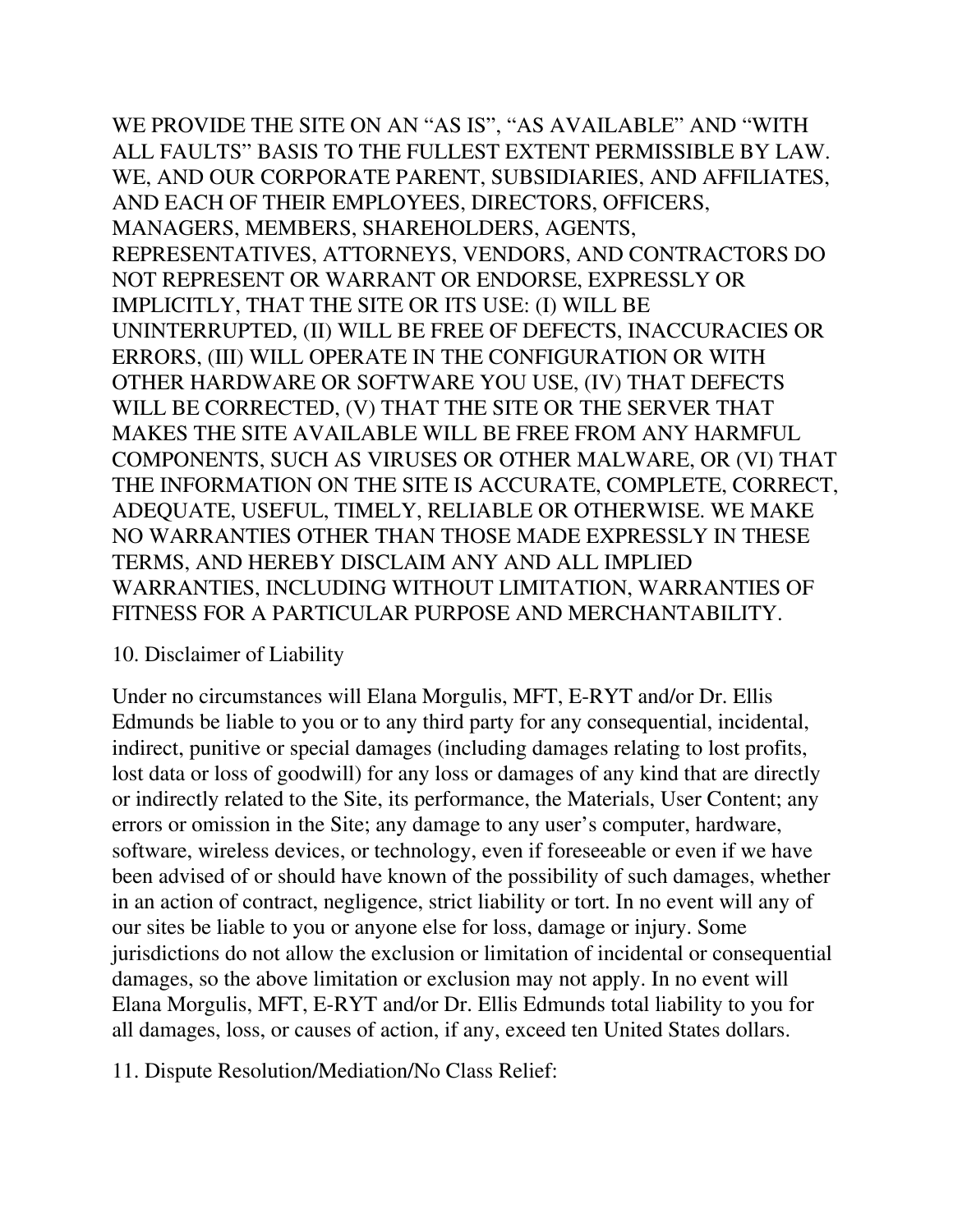If any controversy, allegation or claim arises out of or relates to the Site, the Materials, your use of the Site, and these Terms, then you and we agree to send a written notice to the other providing a reasonable description of the dispute, along with a proposed resolution of it. If we do not have a current address for you, then we have no obligation under this section. Your notice to us must be sent to us at our contact details below. For a period of sixty days from the date of receipt of notice from the other party, we will engage in a dialogue with you in order to attempt to resolve the dispute though nothing will require either of us to resolve the dispute on terms with respect to which either you or we, in each of our sole discretion, are not comfortable.

All disputes arising out of or relating these Terms or your use of the Site and unresolved via dialog will be exclusively resolved under confidential binding arbitration held in Oakland, California before and in accordance with the Rules of the American Arbitration Association. The arbitrator's award will be binding and may be entered as a judgment in any court of competent jurisdiction. To the fullest extent permitted by applicable law, disputes will be mediated only on an individual basis and will not be consolidated with any other proceedings that involve any claim or controversy of any other party, whether through class arbitration proceedings or otherwise. But if, for any reason, any court with competent jurisdiction or any mediator selected pursuant to this section holds that this restriction is unconscionable or unenforceable, then our agreement to mediate in this section will not apply and the dispute must be brought exclusively in court pursuant to the following paragraph.

Except to the extent that mediation is required, any action or proceeding relating to any dispute may only be instituted in federal court in Oakland, California. Accordingly you and we consent to the exclusive personal jurisdiction and venue of such courts for such matters.

Notwithstanding the foregoing, we will have the right to seek injunctive or other equitable relief in state or federal court located in Oakland, California to enforce these Terms or to prevent an infringement of a third party's rights. In the event equitable relief is sought, each party hereby irrevocably submits to the personal jurisdiction of such court.

# 12. Miscellaneous

Our failure to act with respect to a breach of the Terms by you or others does not constitute a waiver and will not limit our rights with respect to such breach or any subsequent breaches. We may assign our rights and duties under these Terms to